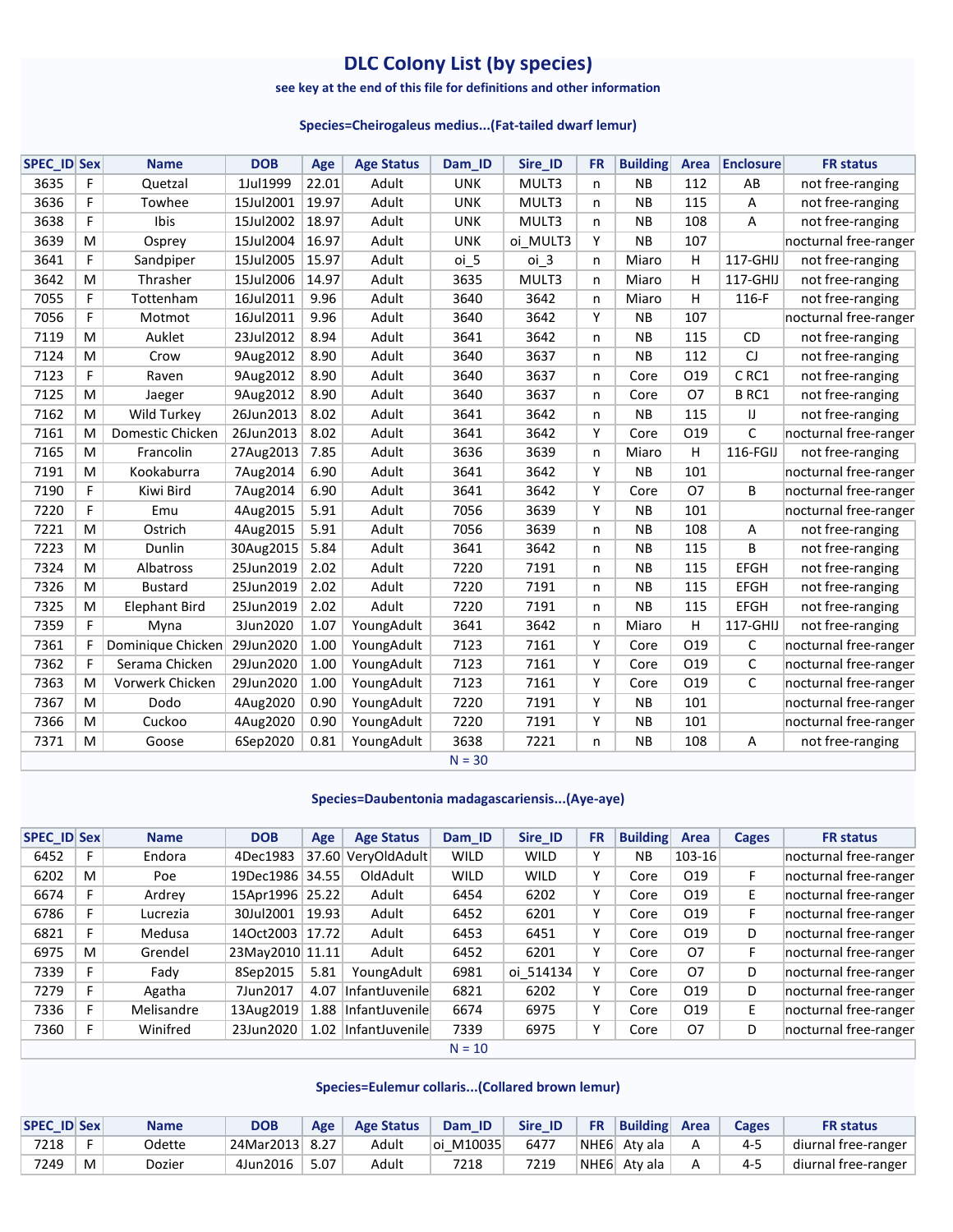| 7270 | Bijou  | 5Apr2017  | 4.24 | Adult      | 7218    | 7219 | n | Tour       | Silo | not free-ranging |
|------|--------|-----------|------|------------|---------|------|---|------------|------|------------------|
| 7320 | Celine | 24Apr2019 | 2.19 | YoungAdult | 7270    | 7249 | n | $\tau$ our | Silo | not free-ranging |
|      |        |           |      |            | $N = 4$ |      |   |            |      |                  |

| <b>SPEC ID Sex</b> |     | <b>Name</b> | <b>DOB</b> | Age   | <b>Age Status</b> | Dam ID    | Sire ID   | <b>FR</b> | <b>Building</b> | Area | <b>Cages</b> | <b>FR</b> status |
|--------------------|-----|-------------|------------|-------|-------------------|-----------|-----------|-----------|-----------------|------|--------------|------------------|
| 7069               | M   | Mosi        | 1Jun2010   | 11.09 | Adult             | oi 207141 | oi 209094 | n         | Aty ala         | В    | $1 - 2$      | not free-ranging |
| 6979               | F   | Seshat      | 13Jul2010  | 10.97 | Adult             | 6800      | 6369      | n         | Aty ala         | C    | 5            | not free-ranging |
| 7149               | F   | Aria        | 21Apr2013  | 8.20  | Adult             | 6800      | 6639      | n         | Tour            | Silo | 1            | not free-ranging |
| 7261               | F   | Sanura      | 2Jun2014   | 7.08  | Adult             | oi 130611 | oi 100701 | n         | Miaro           | E.   | $13 - 15$    | not free-ranging |
| 7189               | M   | Zuberi      | 16Jul2014  | 6.96  | Adult             | 6800      | 6639      | n         | Aty ala         | C    | $3 - 4$      | not free-ranging |
| 7214               | F   | Seshen      | 18May2015  | 6.12  | Adult             | 6979      | 7069      | n         | Aty ala         | B    | $1 - 2$      | not free-ranging |
| 7273               | M   | Ma'at       | 29Apr2017  | 4.17  | Adult             | 6979      | 7069      | n         | Tour            | Silo |              | not free-ranging |
| 7277               | M   | Shezmu      | 25May2017  | 4.10  | Adult             | 7261      | 7189      | n         | Miaro           | E.   | $13 - 15$    | not free-ranging |
| 7315               | M   | Nedjem      | 13Apr2019  | 2.22  | YoungAdult        | 7261      | 7189      | n         | Miaro           | E.   | $13 - 15$    | not free-ranging |
| 7358               | M   | Siwa        | 29Mav2020  | 1.09  | InfantJuvenile    | 6979      | 7189      | n         | Aty ala         | C    | $3 - 4$      | not free-ranging |
| 7393               | ND. | Pharaoh     | 7May2021   | 0.15  | InfantJuvenile    | 6979      | 7189      | n         | Aty ala         | С    | 5            | not free-ranging |
|                    |     |             |            |       |                   | $N = 11$  |           |           |                 |      |              |                  |

## **Species=Eulemur flavifrons...(Blue-eyed black lemur)**

| <b>SPEC_ID Sex</b> |   | <b>Name</b> | <b>DOB</b>      | Age   | <b>Age Status</b> | Dam ID   | Sire ID | <b>FR</b> | <b>Building</b> | Area | <b>Cages</b> | <b>FR status</b>    |
|--------------------|---|-------------|-----------------|-------|-------------------|----------|---------|-----------|-----------------|------|--------------|---------------------|
| 6569               | F | Kidman      | 15Mar1994 27.31 |       | OldAdult          | 6395     | 6288    | NHE9      | Aty ala         | C    | $11 - 15$    | diurnal free-ranger |
| 6776               | M | Quinn       | 9Mar2001        | 20.32 | Adult             | 6393     | 6039    | NHE3      | Miaro           | G    | $6 - 10$     | diurnal free-ranger |
| 6970               | F | Margret     | 21Mar2010 11.28 |       | Adult             | 6657     | 6407    | n         | Miaro           | G    | $1 - 3$      | not free-ranging    |
| 6969               | M | Presley     | 21Mar2010 11.28 |       | Adult             | 6657     | 6407    | n.        | Miaro           | G    | $1 - 3$      | not free-ranging    |
| 7271               | M | Mangamaso   | 15Sep2012       | 8.79  | Adult             | oi 238   | oi 107  | n.        | Miaro           | E.   | 16-19        | not free-ranging    |
| 7140               | M | Hiddleston  | 24Mar2013       | 8.27  | Adult             | 6993     | 6655    | NHE9      | Aty ala         | С    | 19-20        | diurnal free-ranger |
| 7180               | F | <b>Wiig</b> | 4Apr2014        | 7.24  | Adult             | 6970     | 6754    | NHE9      | Aty ala         | C    | 19-20        | diurnal free-ranger |
| 7272               | F | Velona      | 13Sep2014       | 6.80  | Adult             | oi 296   | oi 349  | n.        | Miaro           | E.   | 16-19        | not free-ranging    |
| 7274               | F | Leigh       | 11May2017       | 4.14  | Adult             | 6970     | 6754    | NHE3      | Miaro           | G    | $6 - 10$     | diurnal free-ranger |
| 7291               | F | Gellar      | 14Mar2018       | 3.30  | Adult             | 7180     | 7140    | n         | Tour            | Silo | 4            | not free-ranging    |
| 7292               | M | Hamill      | 22Mar2018       | 3.28  | Adult             | 6993     | 6776    | n         | Tour            | Silo | 4            | not free-ranging    |
| 7294               | F | Ranomasina  | 12Apr2018       | 3.22  | Adult             | 7272     | 7271    | n.        | Miaro           | E.   | 20           | not free-ranging    |
| 7352               | M | Brady       | 3Apr2020        | 1.24  | InfantJuvenile    | 7274     | 6776    | NHE3      | Miaro           | G    | $6 - 10$     | diurnal free-ranger |
| 7387               | F | Malala      | 1Apr2021        | 0.25  | InfantJuvenile    | 7272     | 7271    | n         | Miaro           | E.   | 16-19        | not free-ranging    |
|                    |   |             |                 |       |                   | $N = 14$ |         |           |                 |      |              |                     |

### **Species=Eulemur mongoz...(Mongoose lemur)**

| SPEC ID Sex |   | <b>Name</b>   | <b>DOB</b>      | Age   | <b>Age Status</b> | Dam ID    | Sire ID   | <b>FR</b>        | <b>Building</b> | Area | Cages     | <b>FR</b> status    |
|-------------|---|---------------|-----------------|-------|-------------------|-----------|-----------|------------------|-----------------|------|-----------|---------------------|
| 6907        | F | Maddie        | 2Jun2006        | 15.09 | Adult             | 6686      | 6425      | NHE7             | Aty ala         | A    | 14-15     | diurnal free-ranger |
| 7158        | M | Duggan        | 28Mar2008 13.27 |       | Adult             | oi 63645  | oi 63644  | NHE7             | Atv ala         | A    | 14-15     | diurnal free-ranger |
| 6972        | Е | Carolina      | 3Apr2010        | 11.25 | Adult             | 6907      | 6390      | NHE <sub>1</sub> | <b>Triplex</b>  | L.   | $1 - 2$   | diurnal free-ranger |
| 7244        | F | <b>Bonita</b> | 19Apr2016       | 5.20  | Adult             | 6972      | 7158      | n.               | Tour            | Silo |           | not free-ranging    |
| 7269        | M | Nacho         | 4Apr2017        | 4.24  | Adult             | 6972      | 7158      | NHE <sub>1</sub> | <b>Triplex</b>  |      | $1 - 2$   | diurnal free-ranger |
| 7374        | M | Rico          | 23May2017       | 4.11  | Adult             | oi 100022 | oi 100050 | n                | Tour            | Silo |           | not free-ranging    |
| 7390        | M | Clancy        | 18Apr2021       | 0.20  | InfantJuvenile    | 6907      | 7158      | NHE7             | Aty ala         | A    | $14 - 15$ | diurnal free-ranger |
|             |   |               |                 |       |                   | $N = 7$   |           |                  |                 |      |           |                     |

## **Species=Eulemur rufus...(Red-fronted brown lemur)**

| <b>SPEC ID Sex</b> |   | <b>Name</b> | <b>DOB</b>      | Age | <b>Age Status</b> | Dam ID  | Sire ID | <b>FR</b> | <b>Building Area</b> | Cages     | <b>FR</b> status    |
|--------------------|---|-------------|-----------------|-----|-------------------|---------|---------|-----------|----------------------|-----------|---------------------|
| 6624               |   | Redbay      | 24Mar1995 26.29 |     | OldAdult          | 6055    | MULT6   |           | NHE2 Triplex         | $12 - 13$ | diurnal free-ranger |
| 6615               | M | Cardinal II | 15Mar1995 26.31 |     | OldAdult          | 5783    | MULT6   | NHE2      | <b>Triplex</b>       | $12 - 13$ | diurnal free-ranger |
|                    |   |             |                 |     |                   | $N = 2$ |         |           |                      |           |                     |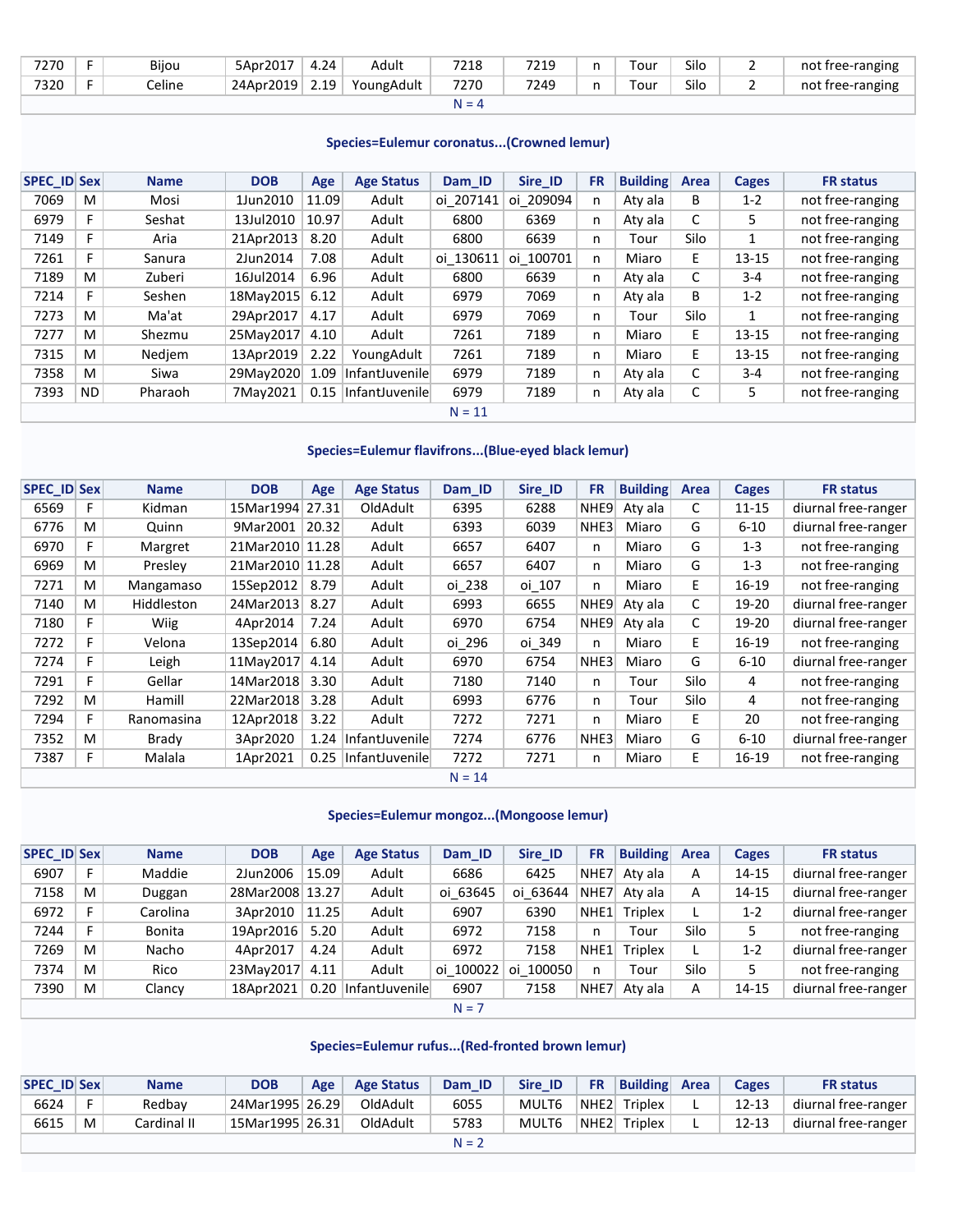#### **Species=Galago moholi...(Mohol bushbaby)**

| SPEC ID Sex |    | <b>Name</b>        | <b>DOB</b>     | Age  | <b>Age Status</b>   | Dam ID   | Sire ID             | <b>FR</b> | <b>Building Area</b> |       | Cages | <b>FR</b> status      |
|-------------|----|--------------------|----------------|------|---------------------|----------|---------------------|-----------|----------------------|-------|-------|-----------------------|
| 7340        |    | River Bean         | 3Mav2013       | 8.16 | Adult               |          | oi M08012 oi M11117 | v         | <b>NB</b>            | 103-4 |       | nocturnal free-ranger |
| 7341        |    | <b>Quiver Tree</b> | 12Apr2014      | 7.22 | Adult               |          | oi M08012 oi M11117 |           | <b>NB</b>            | 107   |       | nocturnal free-ranger |
| 7342        | E. | Flame Thorn        | 26Jul2014      | 6.93 | Adult               |          | oi M08012 oi M11117 |           | <b>NB</b>            | 103-4 |       | nocturnal free-ranger |
| 7350        | M  | Baobab II          | 25Apr2016 5.18 |      | Adult               | oi 65620 | oi 65157            | v         | Core                 | O19   | В     | nocturnal free-ranger |
| 7388        | M  | Coconut Palm       | 3Apr2021       |      | 0.24 InfantJuvenile | 7341     | 7350                | v         | <b>NB</b>            | 107   |       | nocturnal free-ranger |
|             |    |                    |                |      |                     | $N = 5$  |                     |           |                      |       |       |                       |

#### **Species=Lemur catta...(Ring-tailed lemur)**

| <b>SPEC ID Sex</b> |   | <b>Name</b>      | <b>DOB</b>        | Age  | <b>Age Status</b>            | Dam_ID    | Sire_ID        | <b>FR</b>        | <b>Building</b> | Area         | <b>Cages</b> | <b>FR status</b>    |
|--------------------|---|------------------|-------------------|------|------------------------------|-----------|----------------|------------------|-----------------|--------------|--------------|---------------------|
| 6229               | F | Chloris          |                   |      | 17Apr1988 33.22 VeryOldAdult | 6124      | 5667           | n                | Miaro           | D            | 14-15        | not free-ranging    |
| 6440               | M | Aracus           | 23May1991 30.13   |      | OldAdult                     | 5847      | <b>MULT</b>    | NHE4             | <b>Triplex</b>  | R            | $1 - 4$      | diurnal free-ranger |
| 6528               | M | Licinius         | 17Mar1993 28.31   |      | OldAdult                     | 6140      | MULT4          | NHE8             | Aty ala         | B            | $6 - 8$      | diurnal free-ranger |
| 6534               | M | Aristides        | 21Mar1993 28.30   |      | OldAdult                     | 5847      | MULT4          | n                | <b>OR</b>       | $\mathbf{1}$ | 17           | not free-ranging    |
| 6863               | F | Sprite           | 17Mar2001 20.30   |      | Adult                        | oi 6091   | oi 8734        | NHE9             | Aty ala         | C            | $11 - 15$    | diurnal free-ranger |
| 6849               | M | Fritz            | 15May2002 19.14   |      | Adult                        | oi_944553 | oi 914422      | n                | Miaro           | D            | 14-15        | not free-ranging    |
| 6835               | M | <b>Berisades</b> | 28Mar2004 17.27   |      | Adult                        | 6711      | 6440           | NHE <sub>1</sub> | <b>Triplex</b>  | L            | $3 - 4$      | diurnal free-ranger |
| 6854               | F | Alena            | 18Mar2005 16.30   |      | Adult                        | 6276      | 6440           | NHE <sub>6</sub> | Aty ala         | Α            | $6 - 7$      | diurnal free-ranger |
| 6857               | F | Lilah            | 28Mar2005 16.27   |      | Adult                        | 6711      | 6440           | n                | OR              | 1            | 17           | not free-ranging    |
| 6861               | F | Persephone       | 25Apr2005 16.19   |      | Adult                        | 5984      | 6440           | NHE <sub>1</sub> | <b>Triplex</b>  | L            | $3 - 4$      | diurnal free-ranger |
| 6864               | F | Sophia           | 18Jun2005 16.04   |      | Adult                        | 6796      | 6268           | NHE <sub>2</sub> | <b>Triplex</b>  | L            | $9 - 12$     | diurnal free-ranger |
| 6955               | M | Randy            | 12Mar2006 15.31   |      | Adult                        | oi 104234 | oi_100955      | NHE <sub>2</sub> | <b>Triplex</b>  | L            | $9 - 12$     | diurnal free-ranger |
| 6909               | F | Sierra Mist      | 1May2008 13.17    |      | Adult                        | 6863      | 6862           | NHE8             | Aty ala         | B            | $6 - 8$      | diurnal free-ranger |
| 6957               | F | Liesl            | 15Jul2008   12.97 |      | Adult                        | 6956      | oi M04006 NHE4 |                  | <b>Triplex</b>  | R            | $1 - 4$      | diurnal free-ranger |
| 6936               | F | Hibernia         | 17Mar2009 12.30   |      | Adult                        | 6761      | 6847           | n                | Tour            | Silo         | 6            | not free-ranging    |
| 6996               | F | <b>Brigitta</b>  | 16May2011 10.13   |      | Adult                        | 6957      | 6440           | NHE5             | <b>NHE</b>      | 5            | CSB1         | diurnal free-ranger |
| 7084               | M | Jones            | 17Mar2012         | 9.29 | Adult                        | 6863      | 6955           | NHE7             | Aty ala         | Α            | $11 - 13$    | diurnal free-ranger |
| 7086               | M | Stewart          | 30Mar2012         | 9.26 | Adult                        | 6876      | 6955           | NHE <sub>6</sub> | Aty ala         | Α            | $6 - 7$      | diurnal free-ranger |
| 7087               | F | Gretl            | 9Apr2012          | 9.23 | Adult                        | 6957      | 6440           | NHE4             | <b>Triplex</b>  | R            | $1 - 4$      | diurnal free-ranger |
| 7139               | M | Nikos            | 23Mar2013         | 8.28 | Adult                        | 6761      | 6862           | NHE5             | <b>NHE</b>      | 5            | CSB1         | diurnal free-ranger |
| 7143               | M | Onyx             | 28Mar2013         | 8.26 | Adult                        | 6856      | 6862           | n                | Tour            | Silo         | 6            | not free-ranging    |
| 7176               | F | LuLu             | 19Mar2014         | 7.29 | Adult                        | 6863      | 6955           | NHE9             | Aty ala         | C            | $11 - 15$    | diurnal free-ranger |
| 7380               | M | Schwepps         | 27Mar2015         | 6.27 | Adult                        | oi 47356  | oi 45562       | NHE9             | Aty ala         | С            | $11 - 15$    | diurnal free-ranger |
| 7381               | M | Seagrams         | 27Mar2015         | 6.27 | Adult                        | oi_47356  | oi_45562       | NHE9             | Aty ala         | C            | $11 - 15$    | diurnal free-ranger |
| 7210               | F | Thea             | 4May2015          | 6.16 | Adult                        | 6864      | 6955           | NHE7             | Aty ala         | A            | $11 - 13$    | diurnal free-ranger |
| 7239               | F | Hedwig           | 28Mar2016         | 5.26 | Adult                        | 6957      | 6440           | NHE4             | <b>Triplex</b>  | R            | $1 - 4$      | diurnal free-ranger |
| 7240               | F | Griselda         | 28Mar2016         | 5.26 | Adult                        | 6957      | 6440           | NHE4             | <b>Triplex</b>  | R            | $1 - 4$      | diurnal free-ranger |
| 7242               | F | <b>Nemesis</b>   | 12Apr2016         | 5.22 | Adult                        | 6864      | 6955           | NHE <sub>2</sub> | <b>Triplex</b>  | L            | $9 - 12$     | diurnal free-ranger |
| 7243               | F | Narcissa         | 12Apr2016         | 5.22 | Adult                        | 6864      | 6955           | NHE <sub>2</sub> | <b>Triplex</b>  | L            | $9 - 12$     | diurnal free-ranger |
| 7385               | M | Atticus          | 26Mar2021         | 0.26 | InfantJuvenile               | 6854      | 7086           | NHE <sub>6</sub> | Aty ala         | A            | $6 - 7$      | diurnal free-ranger |
| 7386               | F | Scout            | 1Apr2021          | 0.25 | InfantJuvenile               | 6909      | 6528           | NHE8             | Aty ala         | B            | $6 - 8$      | diurnal free-ranger |
|                    |   |                  |                   |      |                              | $N = 31$  |                |                  |                 |              |              |                     |

#### **Species=Microcebus murinus...(Gray mouse lemur)**

| <b>SPEC ID Sex</b> |   | <b>Name</b>  | <b>DOB</b> | Age   | <b>Age Status</b> | Dam ID | Sire ID           | <b>FR</b> | <b>Building</b> | Area | Cages     | <b>FR</b> status |
|--------------------|---|--------------|------------|-------|-------------------|--------|-------------------|-----------|-----------------|------|-----------|------------------|
| 7036               | M | Hazel        | 9Jun2010   | 11.07 | Adult             | 7029   | 7027              | n         | <b>NB</b>       | 109  | K         | not free-ranging |
| 7035               | M | Woundwort    | 9Jun2010   | 11.07 | Adult             | 7029   | 7027              | n.        | <b>NB</b>       | 114  | A         | not free-ranging |
| 7049               | Е | Sweet Annie  | 9Jun2011   | 10.07 | Adult             | 7037   | MULT <sub>2</sub> | n.        | <b>NB</b>       | 109  | N         | not free-ranging |
| 7050               | M | Joe Pye Weed | 9Jun2011   | 10.07 | Adult             | 7037   | MULT <sub>2</sub> | n         | <b>NB</b>       | 114  | E         | not free-ranging |
| 7051               | Е | Loblolly     | 3Jul2011   | 10.00 | Adult             | 7034   | MULT <sub>2</sub> | n.        | <b>NB</b>       | 109  | <b>CD</b> | not free-ranging |
| 7052               | F | Snapdragon   | 3Jul2011   | 10.00 | Adult             | 7034   | MULT <sub>2</sub> | n.        | <b>NB</b>       | 109  | IJ        | not free-ranging |
| 7059               | F | Thistle      | 21Jul2011  | 9.95  | Adult             | 7029   | 7032              | n.        | <b>NB</b>       | 109  | OP        | not free-ranging |
| 7064               | Е | Tzatziki     | 15Aug2011  | 9.88  | Adult             | 7030   | 7039              | n.        | <b>NB</b>       | 109  | LM        | not free-ranging |
| 7068               | M | Montague     | 24Aug2011  | 9.86  | Adult             | 7026   | MULT <sub>2</sub> | n.        | <b>NB</b>       | 112  | н         | not free-ranging |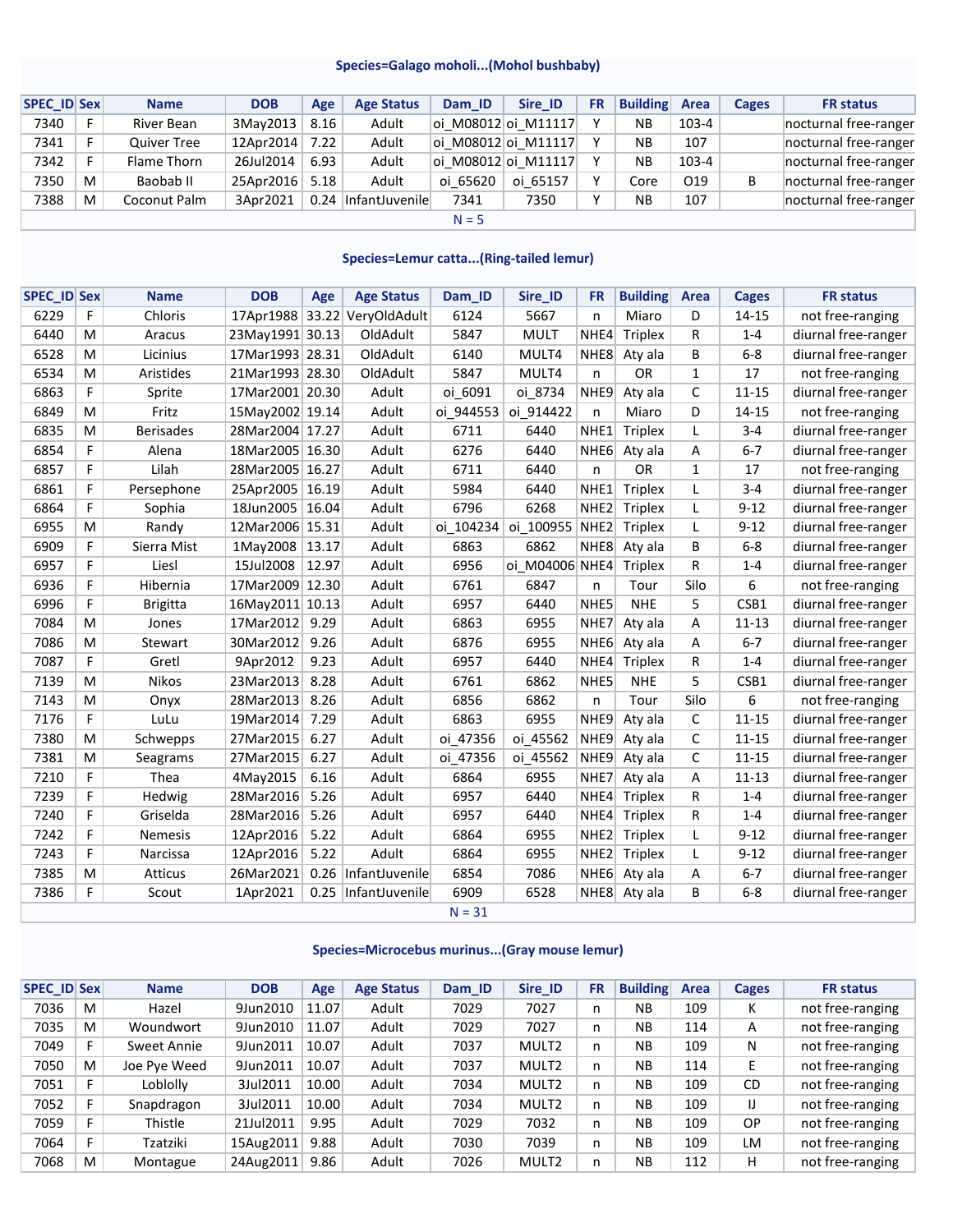|      | F        | Bluebell                |           |      | Adult      |           |                   |   | <b>NB</b> | 109 |              |                  |
|------|----------|-------------------------|-----------|------|------------|-----------|-------------------|---|-----------|-----|--------------|------------------|
| 7096 |          |                         | 5Jun2012  | 9.07 |            | 7029      | 7068              | n |           |     | Q            | not free-ranging |
| 7098 | M        | Pipkin                  | 5Jun2012  | 9.07 | Adult      | 7029      | 7068              | n | <b>NB</b> | 113 | T            | not free-ranging |
| 7099 | M        | Dogbane                 | 14Jun2012 | 9.05 | Adult      | 7059      | 7068              | n | <b>NB</b> | 113 |              | not free-ranging |
| 7104 | F        | Foxglove                | 23Jun2012 | 9.02 | Adult      | 7067      | MULT <sub>2</sub> | n | <b>NB</b> | 109 | AB           | not free-ranging |
| 7106 | M        | Heinz                   | 25Jun2012 | 9.02 | Adult      | 7026      | MULT <sub>2</sub> | n | <b>NB</b> | 113 | H            | not free-ranging |
| 7109 | F        | Shiso                   | 3Jul2012  | 9.00 | Adult      | 7030      | MULT <sub>2</sub> | n | <b>NB</b> | 111 | J            | not free-ranging |
| 7121 | F        | Virginia Creeper        | 31Jul2012 | 8.92 | Adult      | 7028      | 7032              | n | <b>NB</b> | 111 |              | not free-ranging |
| 7120 | F        | Begonia                 | 31Jul2012 | 8.92 | Adult      | 7028      | 7032              | n | <b>NB</b> | 114 | C            | not free-ranging |
| 7128 | M        | <b>Texas Pete</b>       | 10Aug2012 | 8.89 | Adult      | 7049      | 7033              | n | <b>NB</b> | 109 | EF           | not free-ranging |
| 7127 | F        | Juneberry               | 10Aug2012 | 8.89 | Adult      | 7049      | 7033              | n | <b>NB</b> | 114 | B            | not free-ranging |
| 7164 | F        | Agnus                   | 7Aug2013  | 7.90 | Adult      | 7049      | 7033              | n | <b>NB</b> | 112 | EF           | not free-ranging |
| 7188 | F        | Jicama                  | 18Jun2014 | 7.04 | Adult      | 7064      | 7033              | n | <b>NB</b> | 109 | G            | not free-ranging |
| 7184 | F        | Mushmelon               | 18Jun2014 | 7.04 | Adult      | 7052      | 7098              | n | <b>NB</b> | 111 | E            | not free-ranging |
| 7187 | F        | Sriracha                | 18Jun2014 | 7.04 | Adult      | 7064      | 7033              | n | <b>NB</b> | 113 | AB           | not free-ranging |
| 7192 | M        | <b>Wandering Willie</b> | 7Aug2014  | 6.90 | Adult      | 7026      | 7027              | n | <b>NB</b> | 112 | EF           | not free-ranging |
| 7255 | M        | Hops II                 | 7Jul2016  | 4.98 | Adult      | 7187      | 7106              | n | <b>NB</b> | 109 | н            | not free-ranging |
| 7256 | M        | Cholula                 | 7Jul2016  | 4.98 | Adult      | 7187      | 7106              | n | <b>NB</b> | 111 | $\mathsf{C}$ | not free-ranging |
| 7257 | M        | Barley                  | 7Jul2016  | 4.98 | Adult      | 7187      | 7106              | n | <b>NB</b> | 114 | GH           | not free-ranging |
| 7282 | M        | Timothy                 | 8Aug2017  | 3.90 | Adult      | 7188      | 7192              | n | <b>NB</b> | 113 | $\mathsf{C}$ | not free-ranging |
| 7308 | F        | Merriweather            | 6Jun2018  | 3.07 | Adult      | 7163      | MULT2             | n | <b>NB</b> | 108 | D            | not free-ranging |
| 7384 | F        | Fauna                   | 6Jun2018  | 3.07 | Adult      | oi M17024 | MULT2             | n | <b>NB</b> | 108 | E            | not free-ranging |
| 7302 | M        | Pumpernickel            | 24Jul2018 | 2.94 | Adult      | 7127      | 7192              | n | <b>NB</b> | 113 | D            | not free-ranging |
| 7301 | F        | Teazel                  | 24Jul2018 | 2.94 | Adult      | 7127      | 7192              | n | <b>NB</b> | 114 |              | not free-ranging |
| 7303 | F        | <b>Bee Balm</b>         | 24Jul2018 | 2.94 | Adult      | 7127      | 7192              | n | <b>NB</b> | 114 | J            | not free-ranging |
| 7332 | M        | Cedar                   | 30Jul2019 | 1.92 | Adult      | 7187      | 7166              | n | <b>NB</b> | 111 | D            | not free-ranging |
| 7333 | F        | Magnolia                | 30Jul2019 | 1.92 | Adult      | 7187      | 7166              | n | <b>NB</b> | 113 | AB           | not free-ranging |
| 7335 | F        | Daffodil                | 7Aug2019  | 1.90 | Adult      | 7121      | 7255              | n | <b>NB</b> | 111 | AB           | not free-ranging |
| 7334 | M        | Hellebore               | 7Aug2019  | 1.90 | Adult      | 7121      | 7255              | n | <b>NB</b> | 114 | GH           | not free-ranging |
| 7364 | F        | Plumeria                | 30Jul2020 | 0.92 | YoungAdult | 7335      | 7192              | n | <b>NB</b> | 111 | AB           | not free-ranging |
| 7365 | M        | Phlox                   | 30Jul2020 | 0.92 | YoungAdult | 7335      | 7192              | n | <b>NB</b> | 112 | G            | not free-ranging |
|      | $N = 39$ |                         |           |      |            |           |                   |   |           |     |              |                  |

#### **Species=Propithecus coquereli...(Coquerel's sifaka)**

| <b>SPEC_ID Sex</b> |    | <b>Name</b>            | <b>DOB</b> | Age   | <b>Age Status</b> | Dam ID | Sire ID | <b>FR</b>        | <b>Building</b> | Area | Cages            | <b>FR</b> status    |
|--------------------|----|------------------------|------------|-------|-------------------|--------|---------|------------------|-----------------|------|------------------|---------------------|
| 6650               | M  | Gordian                | 17Dec1995  | 25.55 | OldAdult          | 6273   | 6333    | NHE <sub>1</sub> | <b>Triplex</b>  | L    | $5 - 7$          | diurnal free-ranger |
| 6827               | M  | <b>Marcus Aurelius</b> | 16Feb2004  | 17.38 | Adult             | 6538   | 6518    | NHE4             | <b>Triplex</b>  | R    | $5 - 8$          | diurnal free-ranger |
| 6897               | F. | Rodelinda              | 6Aug2007   | 13.91 | Adult             | 6517   | 6207    | NHE4             | <b>Triplex</b>  | R    | $5 - 8$          | diurnal free-ranger |
| 6922               | F  | Pompeia Plotina        | 4Feb2009   | 12.41 | Adult             | 6538   | 6518    | NHE <sub>1</sub> | <b>Triplex</b>  | L    | $5 - 7$          | diurnal free-ranger |
| 6959               | M  | Rupert                 | 15Dec2009  | 11.55 | Adult             | 6727   | 6608    | NHE <sub>2</sub> | <b>Triplex</b>  | L    | $14 - 16$        | diurnal free-ranger |
| 6987               | F  | Bertha of Sulzbach     | 18Feb2011  | 10.37 | Adult             | 6897   | 6827    | NHE <sub>6</sub> | Aty ala         | A    | $9 - 10$         | diurnal free-ranger |
| 7070               | M  | Thrax                  | 12Nov2011  | 9.64  | Adult             | 6828   | 6797    | NHE9             | Aty ala         | C    | $6 - 7$          | diurnal free-ranger |
| 7074               | M  | Carlo                  | 7Jan2012   | 9.48  | Adult             | 6758   | 6757    | n                | Aty ala         | В    | $16 - 20$        | not free-ranging    |
| 7073               | F. | Gisela                 | 7Jan2012   | 9.48  | Adult             | 6743   | 6583    | NHE <sub>2</sub> | <b>Triplex</b>  | L    | 14-16            | diurnal free-ranger |
| 7075               | M  | Remus                  | 12Jan2012  | 9.47  | Adult             | 6744   | 6207    | NHE5             | <b>NHE</b>      | 5.   | CSB <sub>2</sub> | diurnal free-ranger |
| 7137               | M  | Ferdinand              | 17Feb2013  | 8.37  | Adult             | 6743   | 6583    | NHE <sub>6</sub> | Aty ala         | A    | $9 - 10$         | diurnal free-ranger |
| 7170               | F  | Gertrude               | 5Jan2014   | 7.49  | Adult             | 6743   | 6583    | NHE5             | <b>NHE</b>      | 5.   | CSB <sub>2</sub> | diurnal free-ranger |
| 7199               | F  | Lupicina               | 8Jan2015   | 6.48  | Adult             | 6985   | 6843    | NHE3             | Miaro           | G    | $16 - 18$        | diurnal free-ranger |
| 7200               | M  | Wenceslaus the Idle    | 24Jan2015  | 6.44  | Adult             | 6897   | 6827    | n                | Miaro           | D    | $1 - 5$          | not free-ranging    |
| 7201               | F  | Isabella               | 25Jan2015  | 6.43  | Adult             | 6922   | 6882    | n                | Miaro           | D    | $1 - 5$          | not free-ranging    |
| 7202               | F  | Valeria                | 28Jan2015  | 6.42  | Adult             | 6727   | 6650    | n                | Aty ala         | В    | $16 - 20$        | not free-ranging    |
| 7235               | F  | Francesca              | 14Feb2016  | 5.38  | Adult             | 6922   | 6882    | NHE <sub>1</sub> | <b>Triplex</b>  | L    | $5 - 7$          | diurnal free-ranger |
| 7264               | F  | Furia                  | 10Jan2017  | 4.47  | YoungAdult        | 7073   | 6959    | NHE9             | Aty ala         | C    | $6 - 7$          | diurnal free-ranger |
| 7275               | F  | Magdalena              | 14May2017  | 4.13  | YoungAdult        | 6744   | 6819    | NHE7             | Aty ala         | A    | $16 - 18$        | diurnal free-ranger |
| 7286               | M  | Eustace                | 3Nov2017   | 3.66  | YoungAdult        | 6897   | 6827    | NHE4             | <b>Triplex</b>  | R    | $5 - 8$          | diurnal free-ranger |
| 7288               | M  | Elagabalus             | 23Dec2017  | 3.52  | YoungAdult        | 6743   | 7136    | NHE3             | Miaro           | G    | $16 - 18$        | diurnal free-ranger |
| 7348               | M  | Terence                | 21Jan2020  | 1.44  | InfantJuvenile    | 6744   | 6650    | NHE7             | Aty ala         | A    | 16-18            | diurnal free-ranger |
| 7349               | M  | Didius                 | 22Jan2020  | 1.44  | InfantJuvenile    | 7073   | 6959    | NHE <sub>2</sub> | <b>Triplex</b>  | L    | 14-16            | diurnal free-ranger |